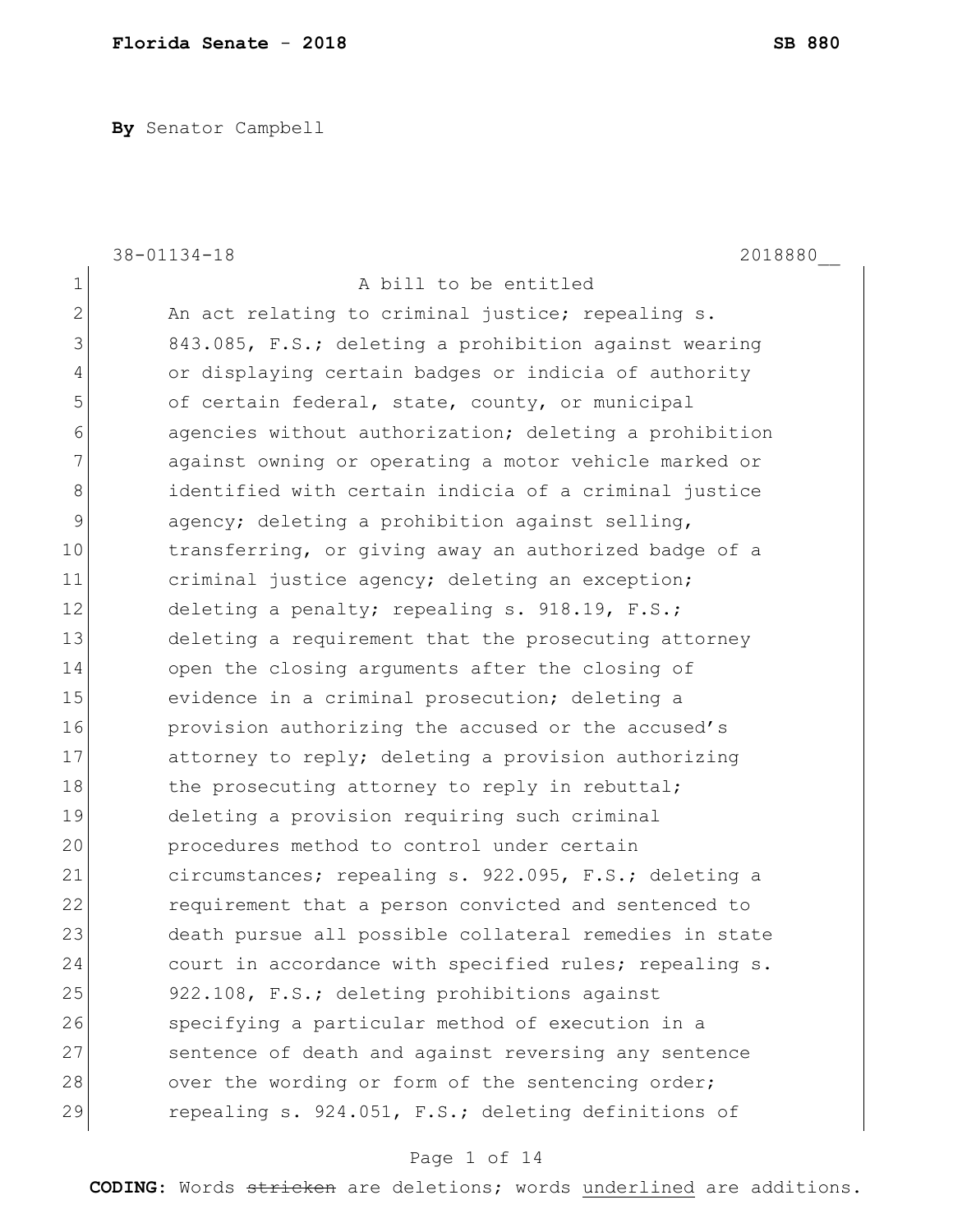|    | $38 - 01134 - 18$<br>2018880                           |
|----|--------------------------------------------------------|
| 30 | terms; deleting requirements that the terms and        |
| 31 | conditions of direct appeals and collateral review in  |
| 32 | criminal cases be strictly enforced; deleting          |
| 33 | provisions relating to legislative intent; amending s. |
| 34 | 925.12, F.S.; deleting provisions specifying that the  |
| 35 | Legislature intends that the Supreme Court adopt       |
| 36 | certain rules of procedure; deleting a provision       |
| 37 | relating to legislative intent; amending s. 948.01,    |
| 38 | F.S.; deleting a requirement that the Department of    |
| 39 | Corrections, in consultation with the Office of the    |
| 40 | State Courts Administrator, revise and make available  |
| 41 | uniform order of supervision forms annually or as      |
| 42 | necessary for the courts to use for persons placed on  |
| 43 | community supervision; amending s. 948.06, F.S.;       |
| 44 | deleting a provision authorizing a court to impose a   |
| 45 | sanction with a term of a certain duration upon the    |
| 46 | revocation or modification of probation or community   |
| 47 | control; amending s. 948.09, F.S.; deleting provisions |
| 48 | authorizing the department, at its discretion, to      |
| 49 | require offenders under any form of supervision to     |
| 50 | submit to and pay for urinalysis testing; deleting a   |
| 51 | provision that makes a failure to make such payment    |
| 52 | grounds for revocation of supervision or removal from  |
| 53 | a pretrial intervention program; deleting an exemption |
| 54 | to the payment requirement; deleting a requirement     |
| 55 | that the department establish a payment plan for all   |
| 56 | costs ordered by a court for collection by the         |
| 57 | department and a priority order for victim restitution |
| 58 | payments over all other court-ordered payments;        |

# Page 2 of 14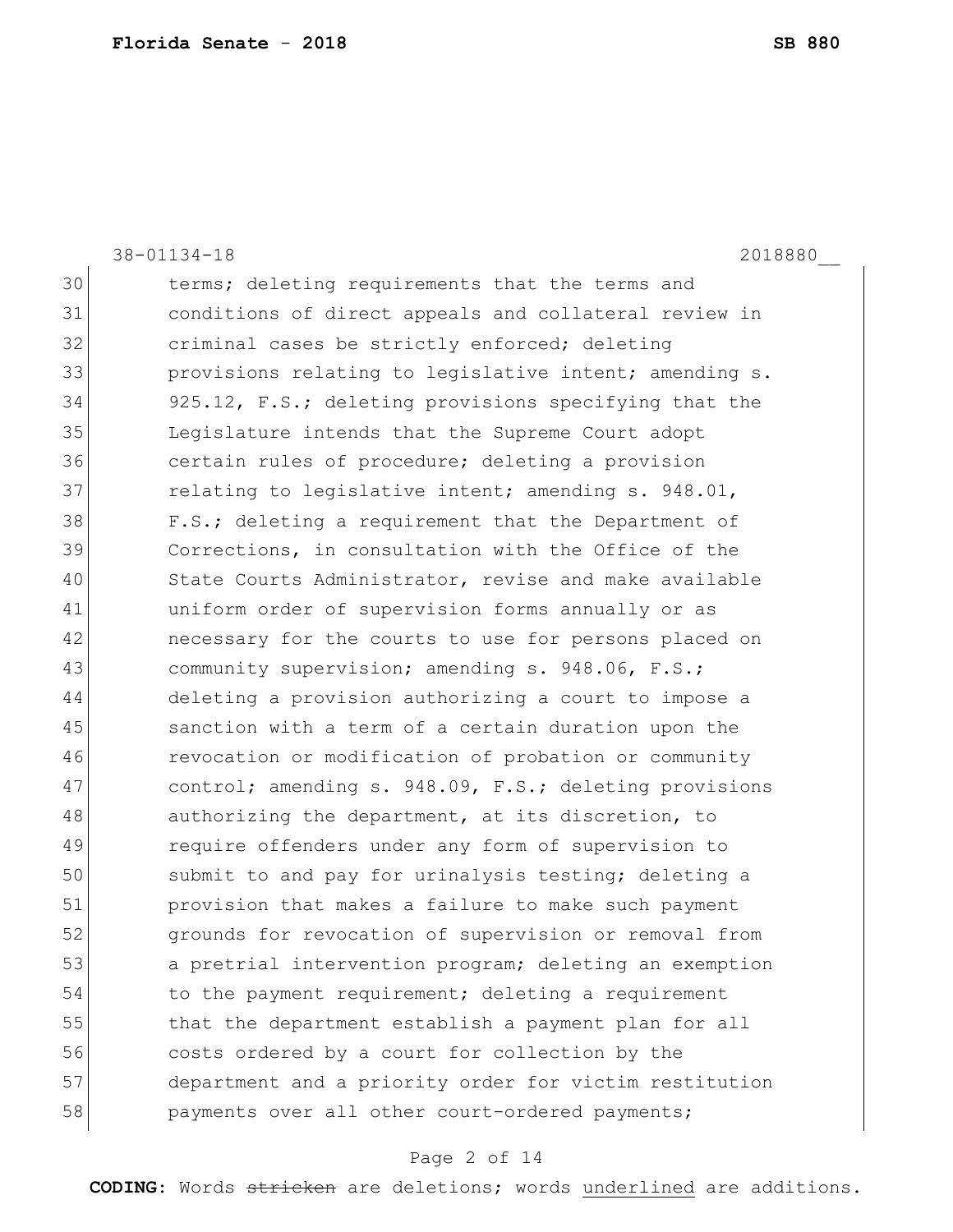|    | $38 - 01134 - 18$<br>2018880                                |
|----|-------------------------------------------------------------|
| 59 | deleting a provision authorizing the department not to      |
| 60 | disburse cumulative amounts of less than a specified        |
| 61 | value to certain payees; amending s. 985.534, F.S.;         |
| 62 | conforming a cross-reference to changes made by the         |
| 63 | act; reenacting ss. 948.012(2)(b), 948.10(3),               |
| 64 | 948.20(3), and 958.14, F.S., relating to split              |
| 65 | sentences of probation or community control and             |
| 66 | imprisonment, community control programs and home           |
| 67 | confinement, drug offender probation, and violation of      |
| 68 | probation or community control programs, respectively,      |
| 69 | to incorporate the amendment made to s. 948.06, F.S.,       |
| 70 | in references thereto; reenacting ss. $944.4731(2)$ (b)     |
| 71 | and (7)(b), $947.1405(2)$ , $948.01(6)$ , and $948.06(5)$ , |
| 72 | F.S., relating to the Addiction-Recovery Supervision        |
| 73 | Program, a conditional release program, when a court        |
| 74 | may place a defendant on probation or into community        |
| 75 | control, and failure to pay restitution or costs of         |
| 76 | supervision, respectively, to incorporate the               |
| 77 | amendment made to s. 948.09, F.S., in references            |
| 78 | thereto; providing an effective date.                       |
| 79 |                                                             |
| 80 | Be It Enacted by the Legislature of the State of Florida:   |
| 81 |                                                             |
| 82 | Section 1. Section 843.085, Florida Statutes, is repealed.  |
| 83 | Section 2. Section 918.19, Florida Statutes, is repealed.   |
| 84 | Section 3. Section 922.095, Florida Statutes, is repealed.  |
| 85 | Section 4. Section 922.108, Florida Statutes, is repealed.  |
| 86 | Section 5. Section 924.051, Florida Statutes, is repealed.  |
| 87 | Section 6. Subsections (3) and (4) of section $925.12$ ,    |

# Page 3 of 14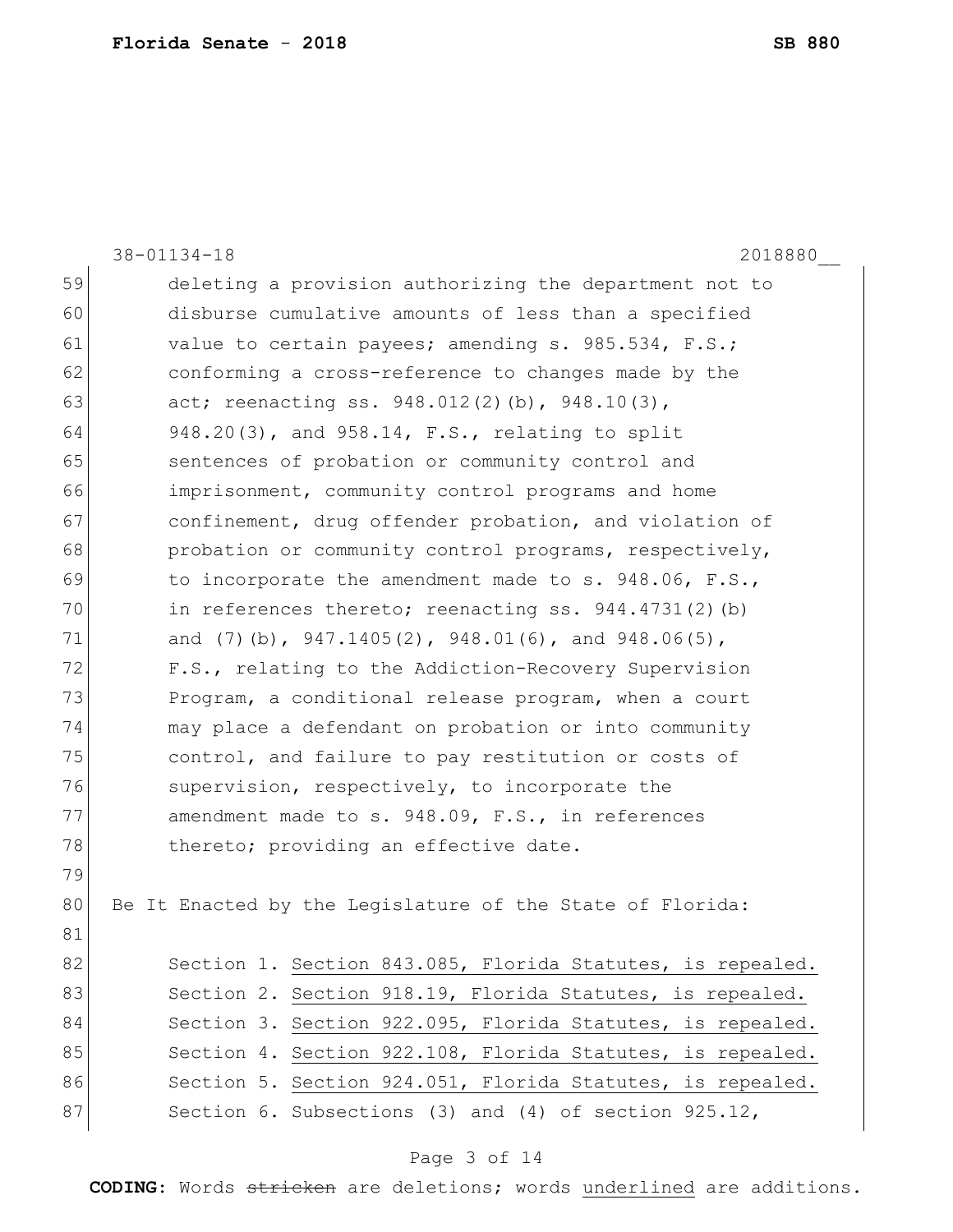|     | $38 - 01134 - 18$<br>2018880                                     |
|-----|------------------------------------------------------------------|
| 88  | Florida Statutes, are amended to read:                           |
| 89  | 925.12 DNA testing; defendants entering pleas.-                  |
| 90  | (3) It is the intent of the Legislature that the Supreme         |
| 91  | Court adopt rules of procedure consistent with this section for  |
| 92  | a court, prior to the acceptance of a plea, to make an inquiry   |
| 93  | into the following matters:                                      |
| 94  | (a) Whether counsel for the defense has reviewed the             |
| 95  | discovery disclosed by the state and whether such discovery      |
| 96  | included a listing or description of physical items of evidence. |
| 97  | (b) Whether the nature of the evidence against the               |
| 98  | defendant disclosed through discovery has been reviewed with the |
| 99  | defendant.                                                       |
| 100 | (c) Whether the defendant or counsel for the defendant is        |
| 101 | aware of any physical evidence disclosed by the state for which  |
| 102 | DNA testing may exonerate the defendant.                         |
| 103 | (d) Whether the state is aware of any physical evidence for      |
| 104 | which DNA testing may exonerate the defendant.                   |
| 105 | (4) It is the intent of the Legislature that the                 |
| 106 | postponement of the proceedings by the court on the defendant's  |
| 107 | behalf under subsection (2) constitute an extension attributable |
| 108 | to the defendant for purposes of the defendant's right to a      |
| 109 | $speedy + \text{trial}$ .                                        |
| 110 | Section 7. Subsection (1) of section 948.01, Florida             |
| 111 | Statutes, is amended to read:                                    |
| 112 | 948.01 When court may place defendant on probation or into       |
| 113 | community control.-                                              |
| 114 | (1) Any state court having original jurisdiction of              |
| 115 | criminal actions may at a time to be determined by the court,    |
| 116 | with or without an adjudication of the quilt of the defendant,   |
|     |                                                                  |

# Page 4 of 14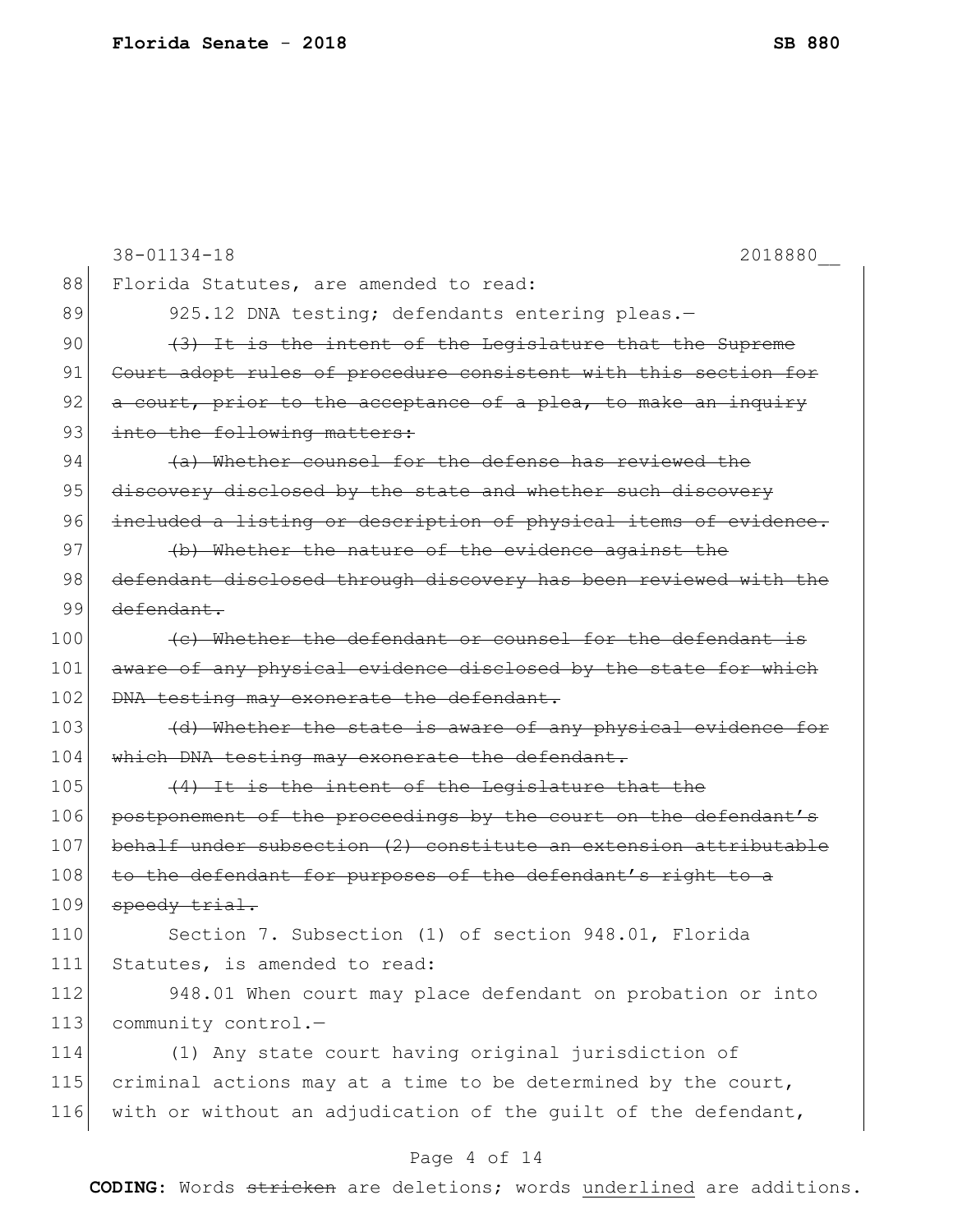|     | $38 - 01134 - 18$<br>2018880                                          |
|-----|-----------------------------------------------------------------------|
| 117 | hear and determine the question of the probation of a defendant       |
| 118 | in a criminal case, except for an offense punishable by death,        |
| 119 | who has been found guilty by the verdict of a jury, has entered       |
| 120 | a plea of guilty or a plea of nolo contendere, or has been found      |
| 121 | quilty by the court trying the case without a jury.                   |
| 122 | $\overline{a}$ If the court places the defendant on probation or into |
| 123 | community control for a felony, the department shall provide          |
| 124 | immediate supervision by an officer employed in compliance with       |
| 125 | the minimum qualifications for officers as provided in s.             |
| 126 | 943.13. A private entity may not provide probationary or              |
| 127 | supervision services to felony or misdemeanor offenders               |
| 128 | sentenced or placed on probation or other supervision by the          |
| 129 | circuit court.                                                        |
| 130 | (b) The department, in consultation with the Office of the            |
| 131 | State Courts Administrator, shall revise and make available to        |
| 132 | the courts uniform order of supervision forms by July 1 of each       |
| 133 | year or as necessary. The courts shall use the uniform order of       |
| 134 | supervision forms provided by the department for all persons          |
| 135 | placed on community supervision.                                      |
| 136 | Section 8. Paragraph (f) of subsection (2) of section                 |
| 137 | 948.06, Florida Statutes, is amended to read:                         |
| 138 | 948.06 Violation of probation or community control;                   |
| 139 | revocation; modification; continuance; failure to pay                 |
| 140 | restitution or cost of supervision.-                                  |
| 141 | (2)                                                                   |
| 142 | (f) Notwithstanding s. 775.082, when a period of probation            |
| 143 | or community control has been tolled, upon revocation or              |
| 144 | modification of the probation or community control, the court         |
| 145 | may impose a sanction with a term that when combined with the         |
|     |                                                                       |

# Page 5 of 14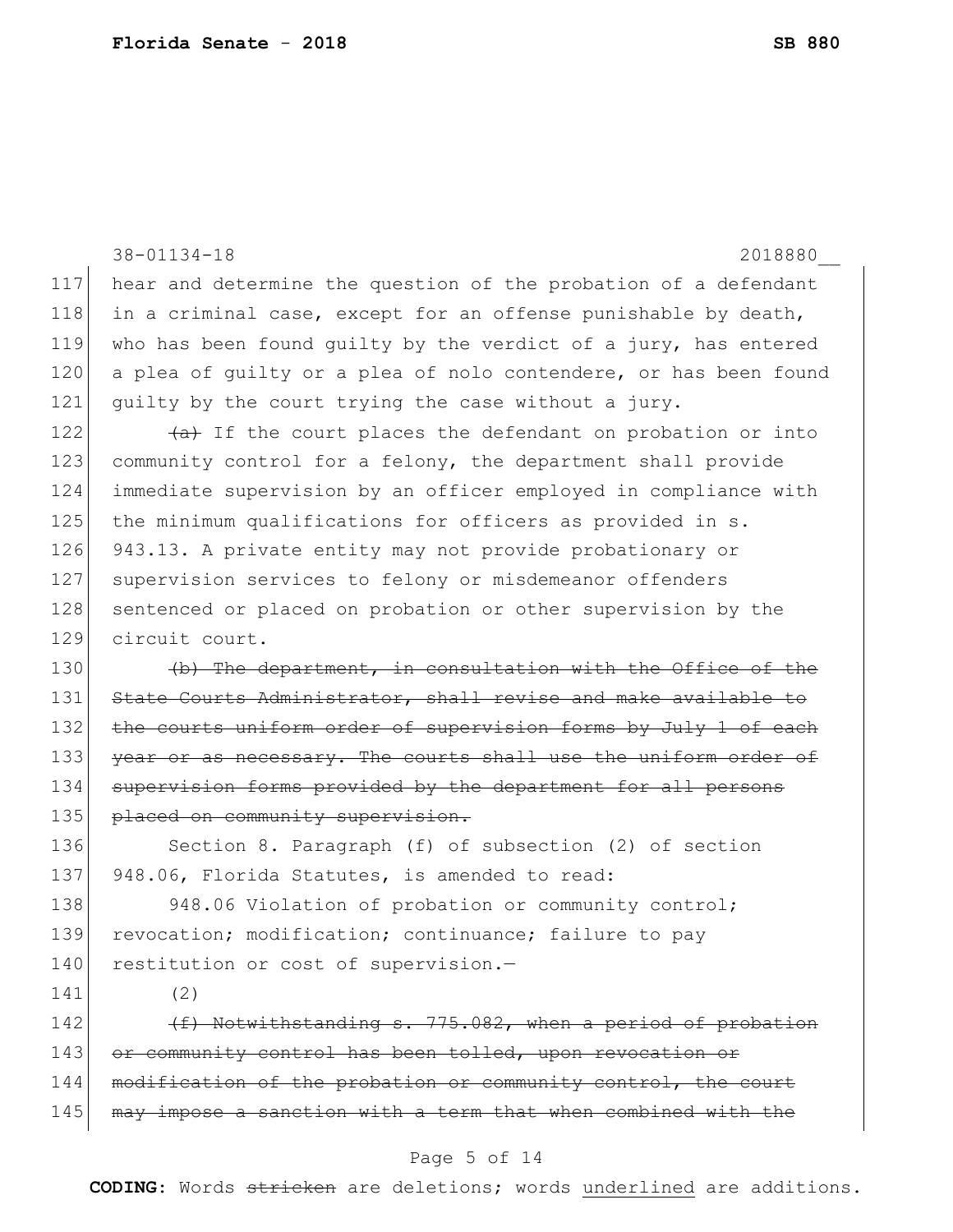38-01134-18 2018880\_\_ 146 amount of supervision served and tolled, exceeds the term  $147$  permissible pursuant to s. 775.082 for a term up to the amount 148 of the tolled period of supervision. 149 Section 9. Subsections (5) and (6) of section 948.09, 150 Florida Statutes, are amended to read: 151 948.09 Payment for cost of supervision and other monetary 152 obligations.- $153$  (5) In addition to any other required contributions, the 154 department, at its discretion, may require offenders under any 155 form of supervision to submit to and pay for urinalysis testing 156 to identify drug usage as part of the rehabilitation program. 157 Any failure to make such payment, or participate, may be 158 considered a ground for revocation by the court, the Florida 159 Commission on Offender Review, or the Control Release Authority, 160 or for removal from the pretrial intervention program by the 161 state attorney. The department may exempt a person from such 162 payment if it determines that any of the factors specified in 163 subsection (3) exist.  $164$  (6) The department shall establish a payment plan for all 165 costs ordered by the courts for collection by the department and 166 a priority order for payments, except that victim restitution 167 payments authorized under s. 948.03(1)(f) take precedence over 168 all other court-ordered payments. The department is not required 169 to disburse cumulative amounts of less than \$10 to individual 170 payees established on this payment plan. 171 Section 10. Subsection (1) of section 985.534, Florida 172 Statutes, is amended to read: 173 985.534 Appeal. 174 (1) An appeal from an order of the court affecting a party

### Page 6 of 14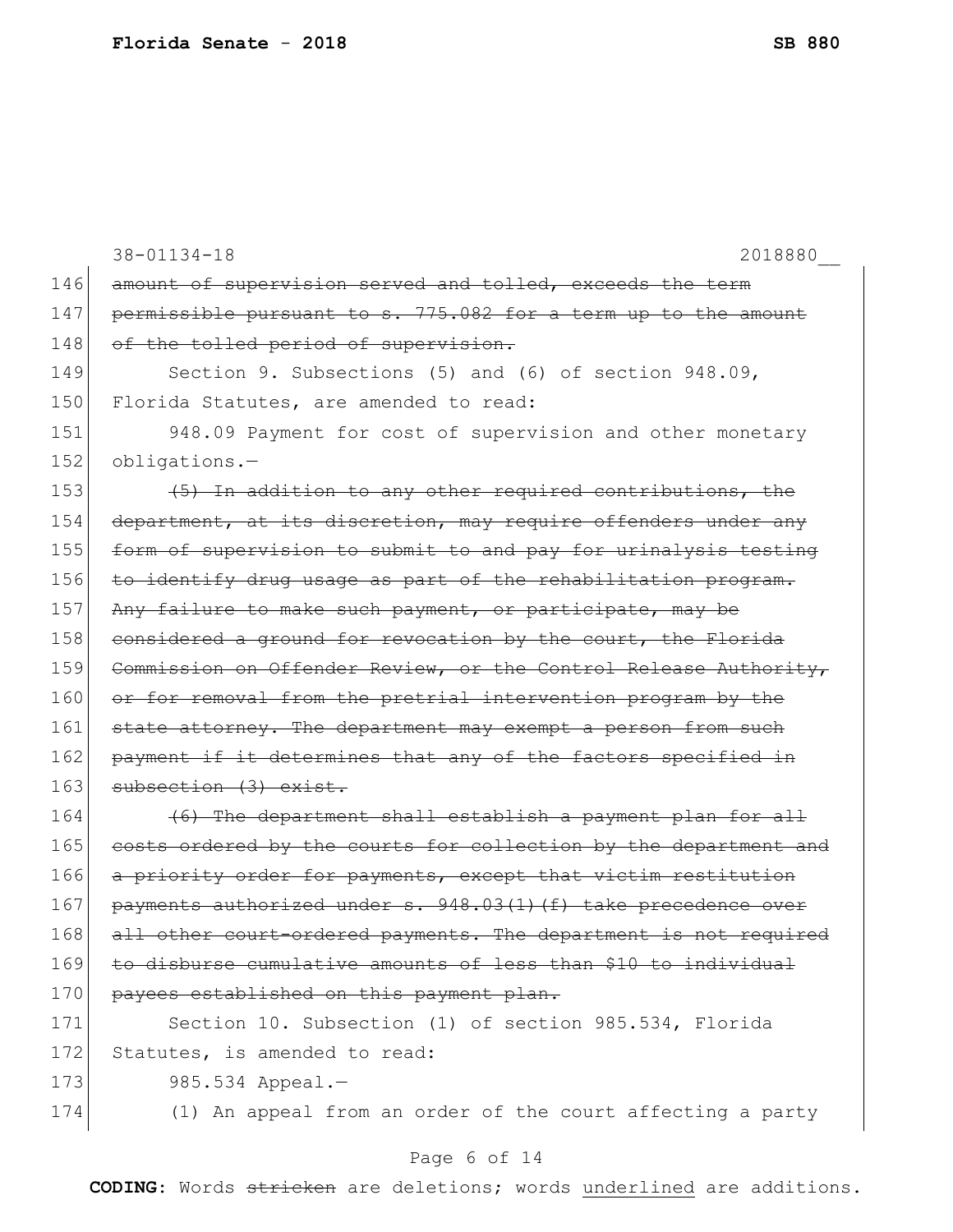|     | $38 - 01134 - 18$<br>2018880                                     |
|-----|------------------------------------------------------------------|
| 175 | to a case involving a child under this chapter may be taken to   |
| 176 | the appropriate district court of appeal within the time and in  |
| 177 | the manner prescribed by $s. 924.051$ and the Florida Rules of   |
| 178 | Appellate Procedure by:                                          |
| 179 | (a) Any child, and any parent or legal guardian or               |
| 180 | custodian of any child.                                          |
| 181 | (b) The state, which may appeal from:                            |
| 182 | 1. An order dismissing a petition or any section thereof;        |
| 183 | 2. An order granting a new adjudicatory hearing;                 |
| 184 | 3. An order arresting judgment;                                  |
| 185 | 4. A ruling on a question of law when the child is               |
| 186 | adjudicated delinquent and appeals from the judgment;            |
| 187 | 5. The disposition, on the ground that it is illegal;            |
| 188 | 6. A judgment discharging a child on habeas corpus;              |
| 189 | 7. An order adjudicating a child insane under the Florida        |
| 190 | Rules of Juvenile Procedure; and                                 |
| 191 | 8. All other preadjudicatory hearings, except that the           |
| 192 | state may not take more than one appeal under this subsection in |
| 193 | any case.                                                        |
| 194 |                                                                  |
| 195 | In the case of an appeal by the state, the notice of appeal      |
| 196 | shall be filed by the appropriate state attorney or his or her   |
| 197 | authorized assistant under s. 27.18. Such an appeal shall embody |
| 198 | all assignments of error in each preadjudicatory hearing order   |
| 199 | that the state seeks to have reviewed. The state shall pay all   |
| 200 | costs of the appeal except for the child's attorney's fee.       |
| 201 | Section 11. For the purpose of incorporating the amendment       |
| 202 | made by this act to section 948.06, Florida Statutes, in a       |
| 203 | reference thereto, paragraph (b) of subsection (2) of section    |

# Page 7 of 14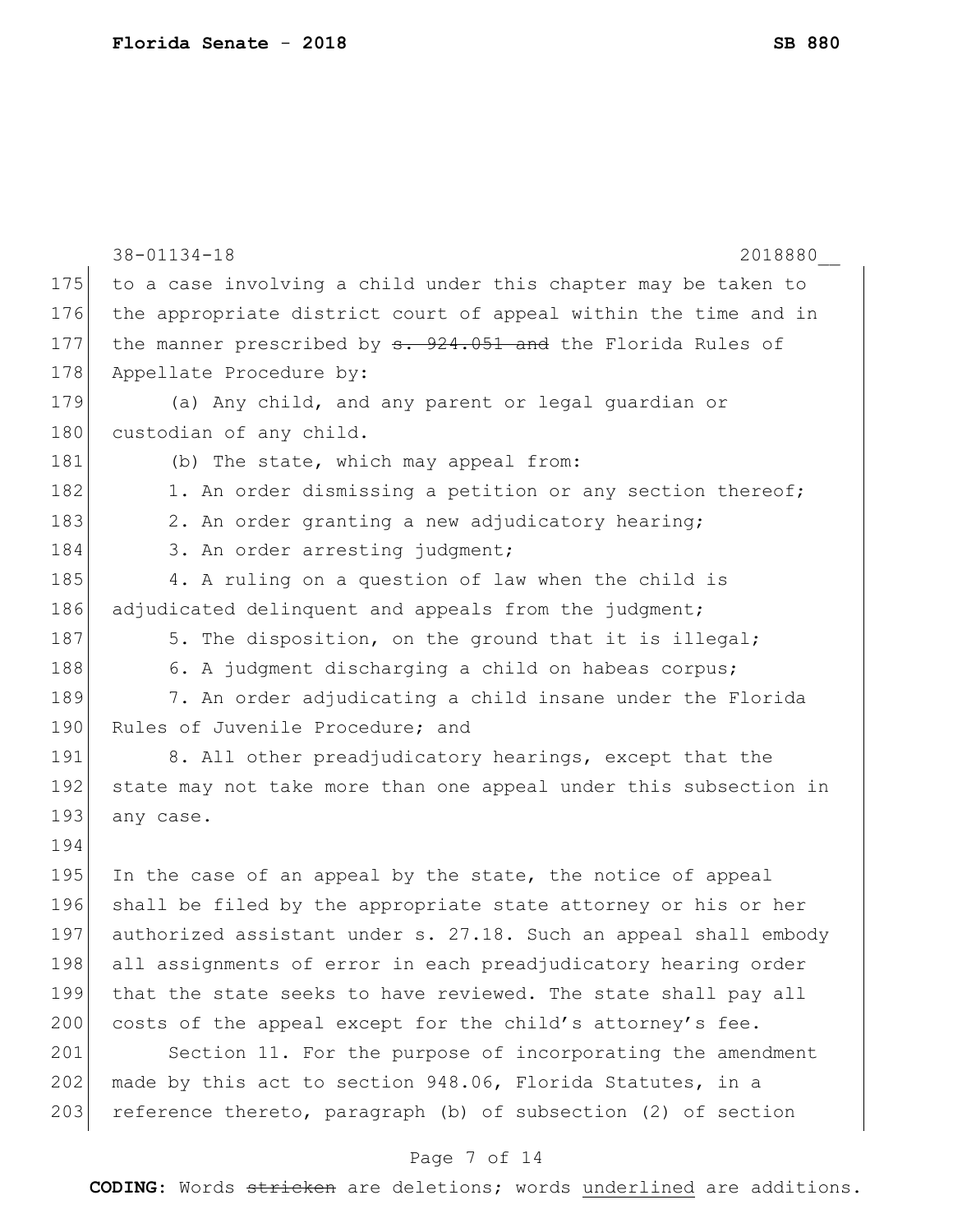```
38-01134-18 2018880__
204 948.012, Florida Statutes, is reenacted to read:
205 948.012 Split sentence of probation or community control 
206 and imprisonment.-
207 (2) The court may also impose a split sentence whereby the 
208 defendant is sentenced to a term of probation which may be
209 followed by a period of incarceration or, with respect to a
210 felony, into community control, as follows:
211 (b) If the offender does not meet the terms and conditions 
212 of probation or community control, the court may revoke, modify,
213 or continue the probation or community control as provided in s. 
214 948.06. If the probation or community control is revoked, the 
215 court may impose any sentence that it could have imposed at the 
216 time the offender was placed on probation or community control.
217 The court may not provide credit for time served for any portion 
218 of a probation or community control term toward a subsequent
219 term of probation or community control. However, the court may 
220 not impose a subsequent term of probation or community control 
221 which, when combined with any amount of time served on preceding 
222 terms of probation or community control for offenses pending 
223 before the court for sentencing, would exceed the maximum
224 penalty allowable as provided in s. 775.082. Such term of 
225 incarceration shall be served under applicable law or county
226 ordinance governing service of sentences in state or county 
227 jurisdiction. This paragraph does not prohibit any other 
228 sanction provided by law.
229 Section 12. For the purpose of incorporating the amendment
```
230 made by this act to section 948.06, Florida Statutes, in a 231 reference thereto, subsection (3) of section 948.10, Florida 232 Statutes, is reenacted to read:

#### Page 8 of 14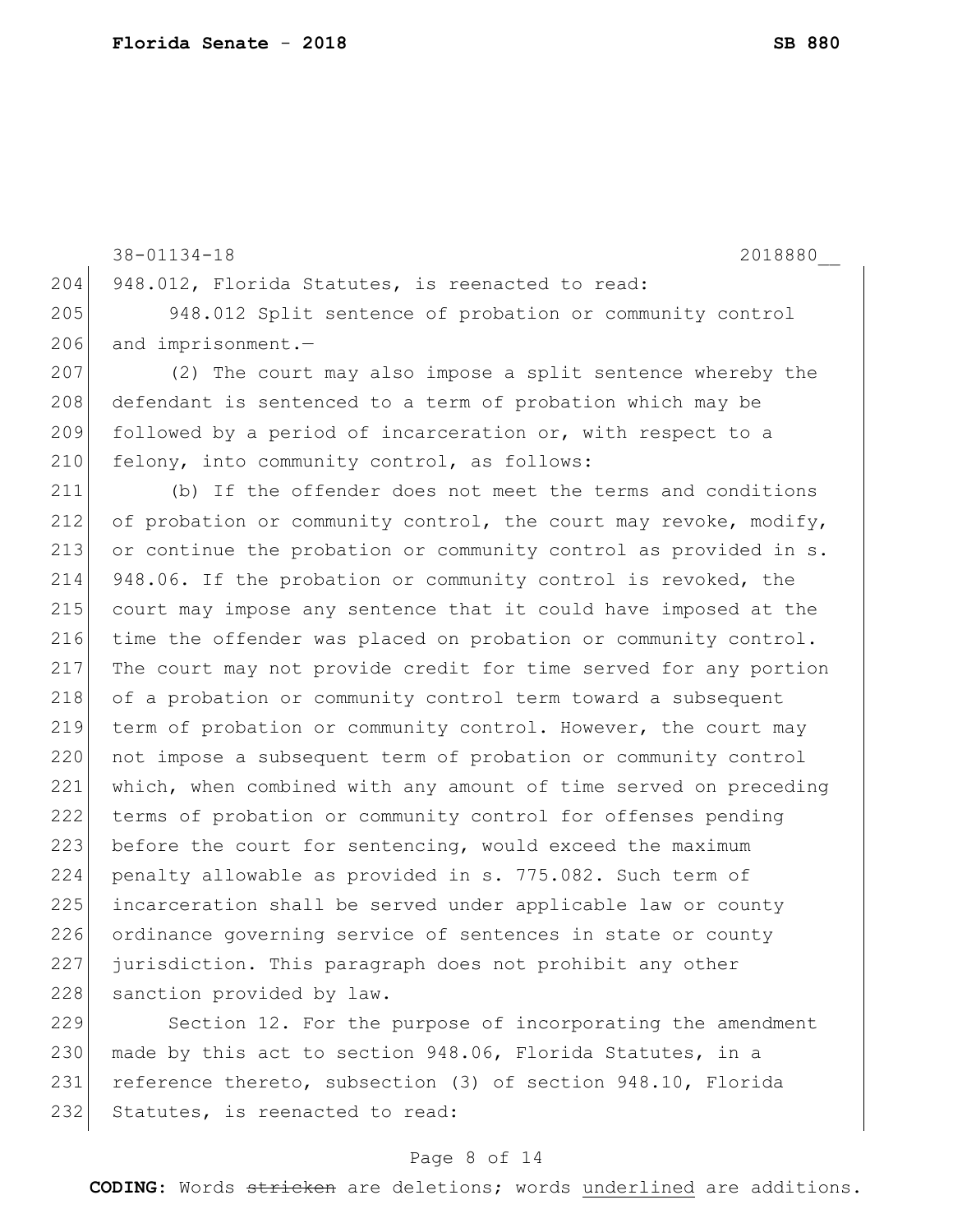```
38-01134-18 2018880__
233 948.10 Community control programs; home confinement.
234 (3) Procedures governing violations of community control 
235 are the same as those described in s. 948.06 with respect to 
236 probation.
237 Section 13. For the purpose of incorporating the amendment 
238 made by this act to section 948.06, Florida Statutes, in a
239 reference thereto, subsection (3) of section 948.20, Florida 
240 Statutes, is reenacted to read:
241 948.20 Drug offender probation.-
242 (3) Offenders placed on drug offender probation are subject 
243 to revocation of probation as provided in s. 948.06.
244 Section 14. For the purpose of incorporating the amendment 
245 made by this act to section 948.06, Florida Statutes, in a
246 reference thereto, section 958.14, Florida Statutes, is
247 reenacted to read:
248 958.14 Violation of probation or community control
249 program.—A violation or alleged violation of probation or the 
250 terms of a community control program shall subject the youthful
251 offender to the provisions of s. 948.06. However, no youthful 
252 offender shall be committed to the custody of the department for 
253 a substantive violation for a period longer than the maximum 
254 sentence for the offense for which he or she was found guilty, 
255 with credit for time served while incarcerated, or for a 
256 technical or nonsubstantive violation for a period longer than 6 
257 years or for a period longer than the maximum sentence for the 
258 offense for which he or she was found quilty, whichever is less,
259 with credit for time served while incarcerated.
260 Section 15. For the purpose of incorporating the amendment
261 made by this act to section 948.09, Florida Statutes, in a
```
### Page 9 of 14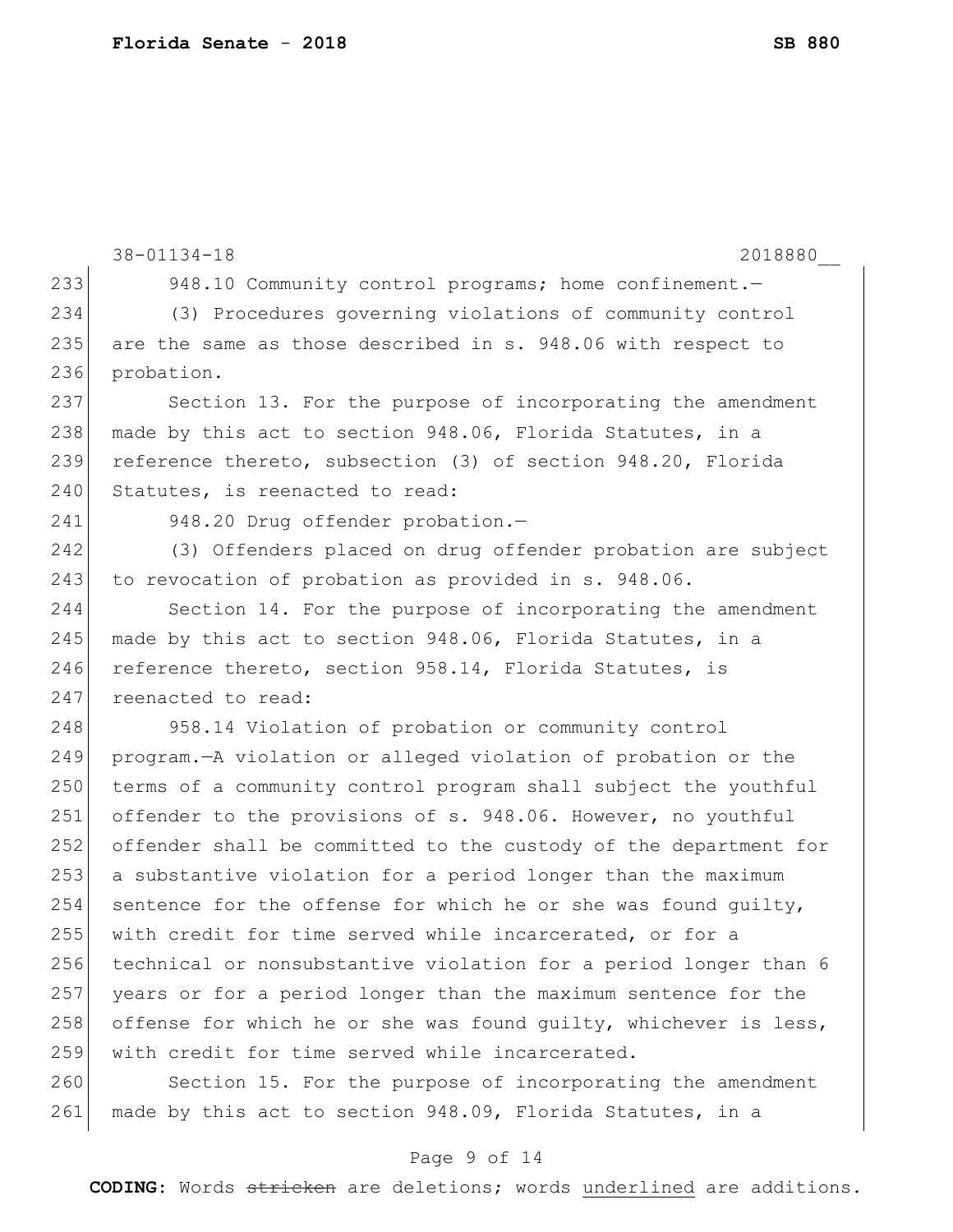38-01134-18 2018880\_\_ 262 reference thereto, paragraph (b) of subsection (2) and paragraph 263 (b) of subsection (7) of section 944.4731, Florida Statutes, are 264 reenacted to read: 265 944.4731 Addiction-Recovery Supervision Program.— 266 (2) 267 (b) An offender released under addiction-recovery 268 supervision shall be subject to specified terms and conditions, 269 including payment of the costs of supervision under s. 948.09 270 and any other court-ordered payments, such as child support and 271 restitution. If an offender has received a term of probation or 272 community control to be served after release from incarceration, 273 the period of probation or community control may not be 274 substituted for addiction-recovery supervision and shall follow 275 the term of addiction-recovery supervision. A panel of not fewer 276 than two commissioners shall establish the terms and conditions 277 of supervision, and the terms and conditions must be included in 278 the supervision order. In setting the terms and conditions of 279 supervision, the commission shall weigh heavily the program 280 requirements, including, but not limited to, work at paid 281 employment while participating in treatment and traveling 282 restrictions. The commission shall also determine whether an 283 offender violates the terms and conditions of supervision and 284 whether a violation warrants revocation of addiction-recovery 285 supervision pursuant to s.  $947.141$ . The commission shall review 286 the offender's record for the purpose of establishing the terms 287 and conditions of supervision. The commission may impose any 288 special conditions it considers warranted from its review of the 289 record. The length of supervision may not exceed the maximum 290 penalty imposed by the court.

### Page 10 of 14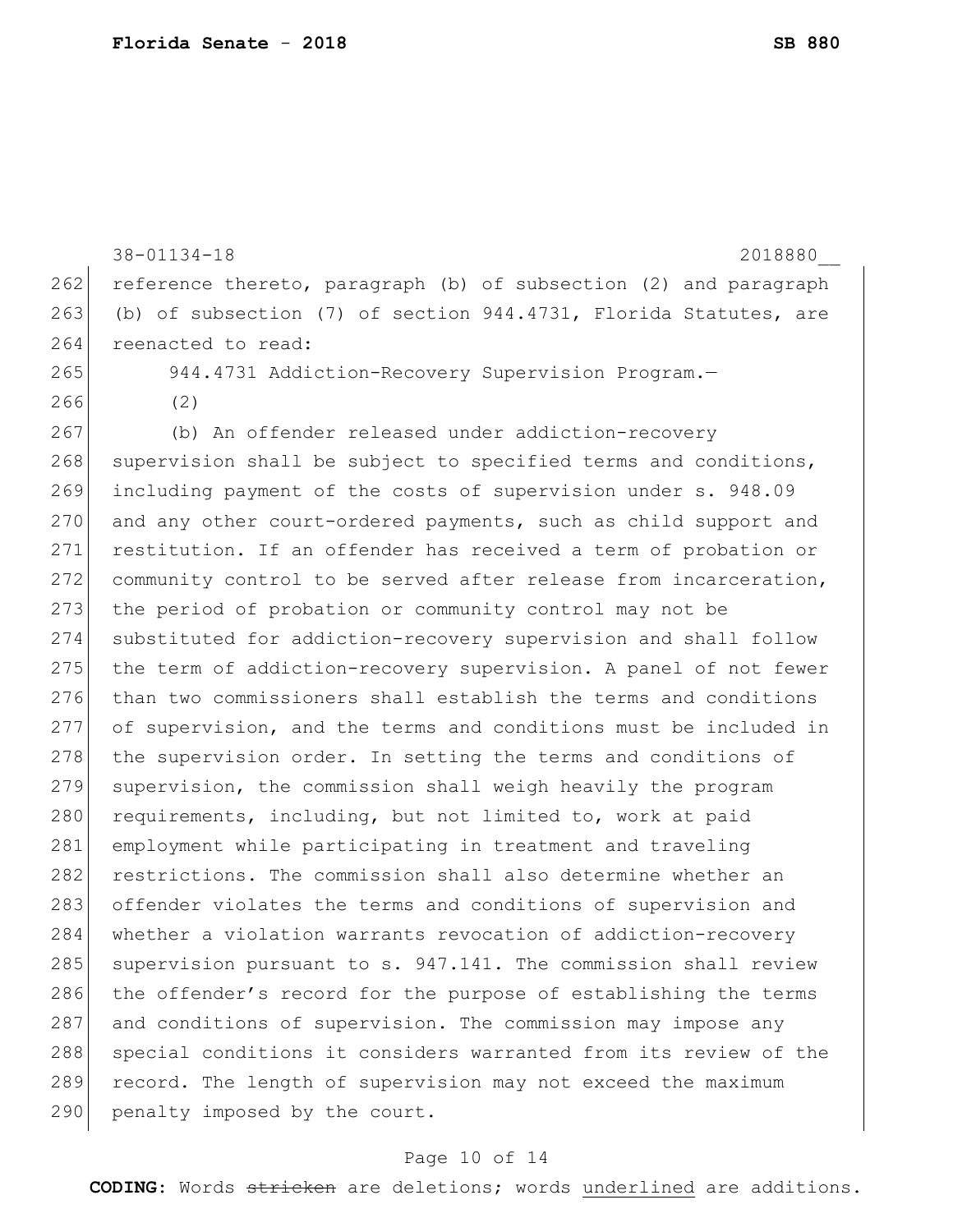|     | $38 - 01134 - 18$<br>2018880                                     |
|-----|------------------------------------------------------------------|
| 291 | (7) While participating in a substance abuse transition          |
| 292 | housing program, an offender shall:                              |
| 293 | (b) Pay fees to defray program costs, costs of supervision       |
| 294 | required under s. 948.09, and any restitution or obligations for |
| 295 | child support.                                                   |
| 296 | Section 16. For the purpose of incorporating the amendment       |
| 297 | made by this act to section 948.09, Florida Statutes, in a       |
| 298 | reference thereto, subsection (2) of section 947.1405, Florida   |
| 299 | Statutes, is reenacted to read:                                  |
| 300 | 947.1405 Conditional release program.-                           |
| 301 | (2) Any inmate who:                                              |
| 302 | (a) Is convicted of a crime committed on or after October        |
| 303 | 1, 1988, and before January 1, 1994, and any inmate who is       |
| 304 | convicted of a crime committed on or after January 1, 1994,      |
| 305 | which crime is or was contained in category $1$ , category $2$ , |
| 306 | category 3, or category 4 of Rule 3.701 and Rule 3.988, Florida  |
| 307 | Rules of Criminal Procedure (1993), and who has served at least  |
| 308 | one prior felony commitment at a state or federal correctional   |
| 309 | institution;                                                     |
| 310 | (b) Is sentenced as a habitual or violent habitual offender      |
| 311 | or a violent career criminal pursuant to s. 775.084; or          |
| 312 | (c) Is found to be a sexual predator under s. 775.21 or          |
| 313 | former s. 775.23,                                                |
| 314 |                                                                  |
| 315 | shall, upon reaching the tentative release date or provisional   |
| 316 | release date, whichever is earlier, as established by the        |
| 317 | Department of Corrections, be released under supervision subject |
| 318 | to specified terms and conditions, including payment of the cost |
| 319 | of supervision pursuant to s. 948.09. Such supervision shall be  |

# Page 11 of 14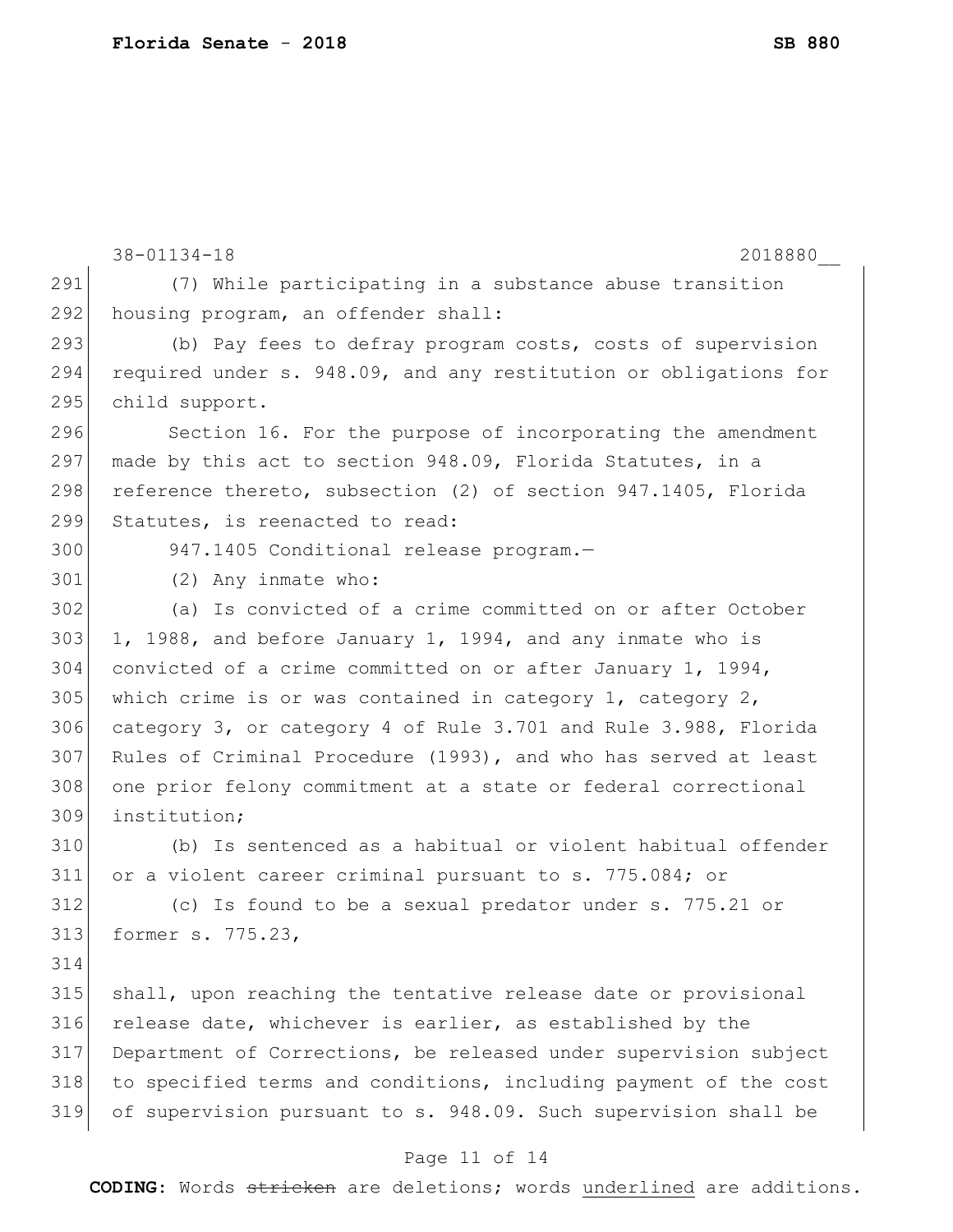38-01134-18 2018880\_\_ applicable to all sentences within the overall term of sentences if an inmate's overall term of sentences includes one or more sentences that are eligible for conditional release supervision as provided herein. Effective July 1, 1994, and applicable for offenses committed on or after that date, the commission may 325 require, as a condition of conditional release, that the releasee make payment of the debt due and owing to a county or municipal detention facility under s. 951.032 for medical care, treatment, hospitalization, or transportation received by the releasee while in that detention facility. The commission, in determining whether to order such repayment and the amount of 331 such repayment, shall consider the amount of the debt, whether there was any fault of the institution for the medical expenses incurred, the financial resources of the releasee, the present and potential future financial needs and earning ability of the 335 releasee, and dependents, and other appropriate factors. If any inmate placed on conditional release supervision is also subject 337 to probation or community control, resulting from a probationary or community control split sentence within the overall term of sentences, the Department of Corrections shall supervise such person according to the conditions imposed by the court and the commission shall defer to such supervision. If the court revokes probation or community control and resentences the offender to a term of incarceration, such revocation also constitutes a sufficient basis for the revocation of the conditional release supervision on any nonprobationary or noncommunity control sentence without further hearing by the commission. If any such supervision on any nonprobationary or noncommunity control 348 sentence is revoked, such revocation may result in a forfeiture

### Page 12 of 14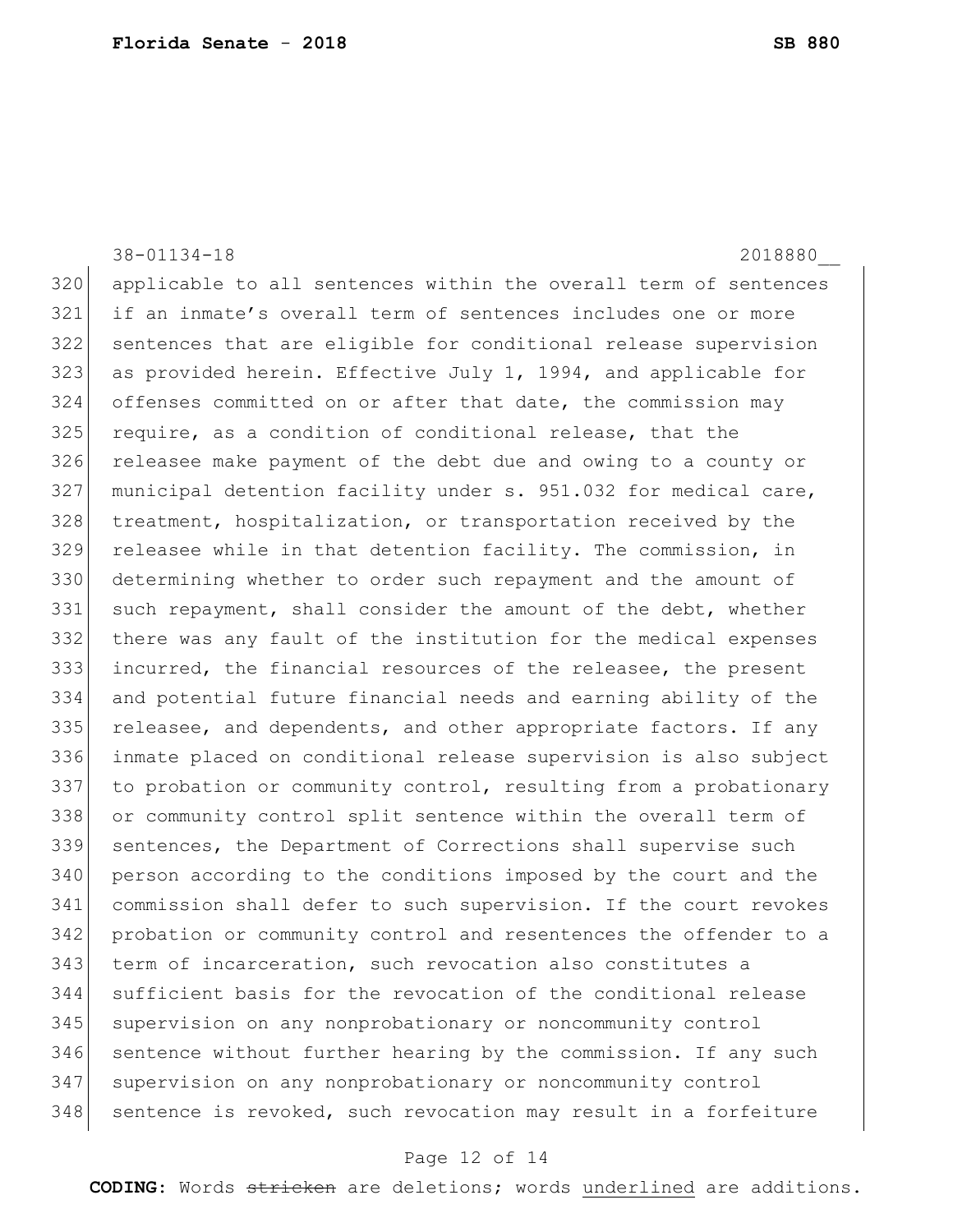38-01134-18 2018880\_\_ of all gain-time, and the commission may revoke the resulting deferred conditional release supervision or take other action it considers appropriate. If the term of conditional release 352 supervision exceeds that of the probation or community control, then, upon expiration of the probation or community control, authority for the supervision shall revert to the commission and the supervision shall be subject to the conditions imposed by the commission. A panel of no fewer than two commissioners shall establish the terms and conditions of any such release. If the offense was a controlled substance violation, the conditions shall include a requirement that the offender submit to random 360 substance abuse testing intermittently throughout the term of conditional release supervision, upon the direction of the correctional probation officer as defined in s. 943.10(3). The commission shall also determine whether the terms and conditions of such release have been violated and whether such violation warrants revocation of the conditional release. Section 17. For the purpose of incorporating the amendment made by this act to section 948.09, Florida Statutes, in a

368 reference thereto, subsection (6) of section 948.01, Florida Statutes, is reenacted to read:

 948.01 When court may place defendant on probation or into 371 community control.-

 (6) When the court, under any of the foregoing subsections, places a defendant on probation or into community control, it may specify that the defendant serve all or part of the probationary or community control period in a community 376 residential or nonresidential facility under the jurisdiction of the Department of Corrections or the Department of Children and

### Page 13 of 14